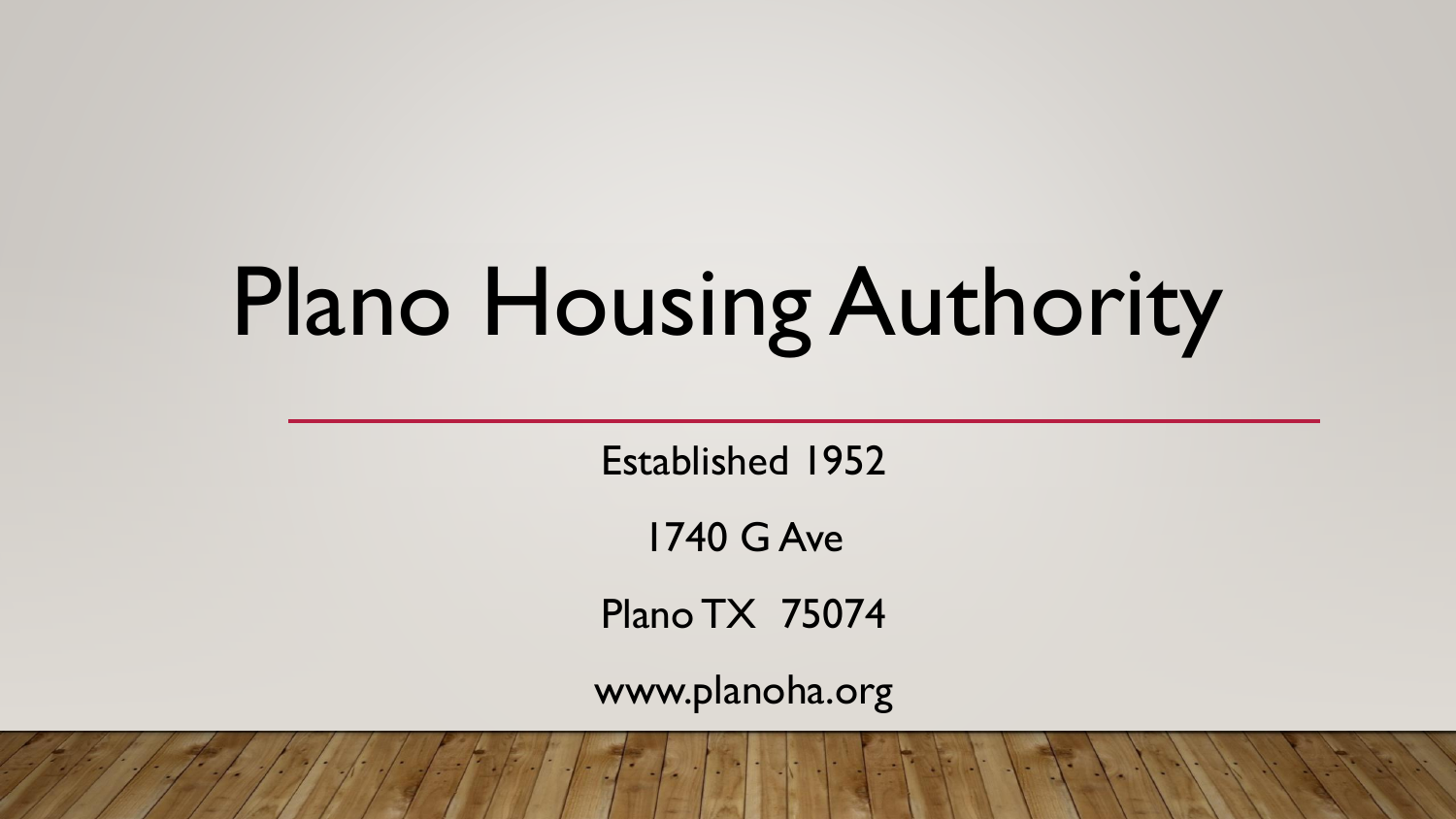## Who Do We Help ?

- 908 Housing Choice Vouchers
- 23 Project based vouchers for single family homes in Plano
- 40 VASH vouchers dedicated to veterans
- 39 Mainstream vouchers
- Partner in Public Facility Corporation developments for 1,649 affordable units. 1,513 in Plano 136 in Lewisville
- Staff of 6 with oversite by a Board of Commissioners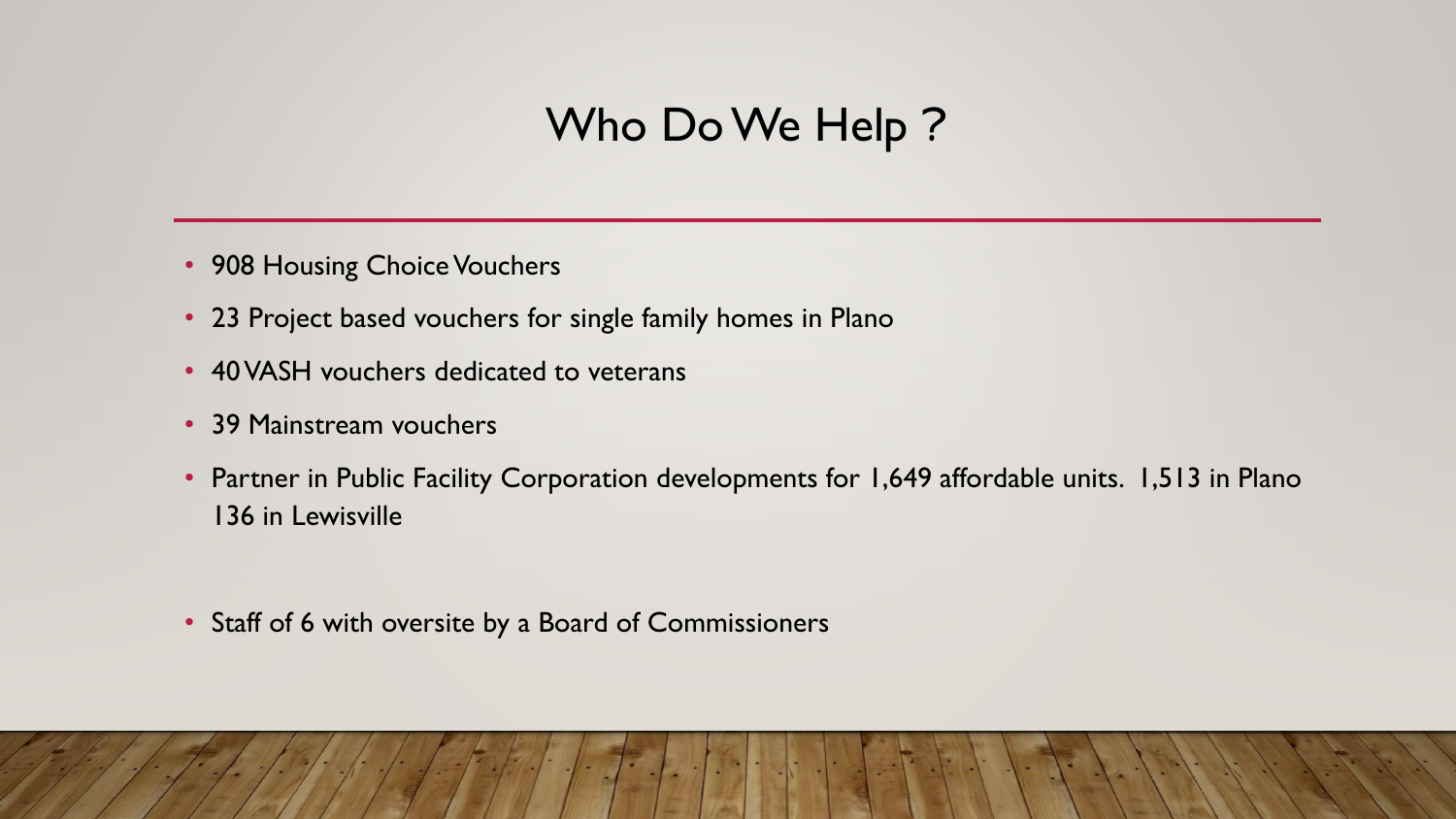#### How Do We Get The Participants ?

- 908 Housing Choice Vouchers and 23 Project based vouchers are admitted through an online waiting list. The voucher waiting list was last opened May 2021 with 6,500 applicants applying in a week. Prior opening was July 2018 with 11,000+ applicants.
- 40 VASH (Veterans Assisted Supportive Housing) admitted through direct referrals from the Dallas VA – no local waiting list.
- 39 Mainstream Vouchers are referred from Metro Dallas Homeless Alliance and Plano Homeless Prevention. These are for Non Elderly persons with disabilities.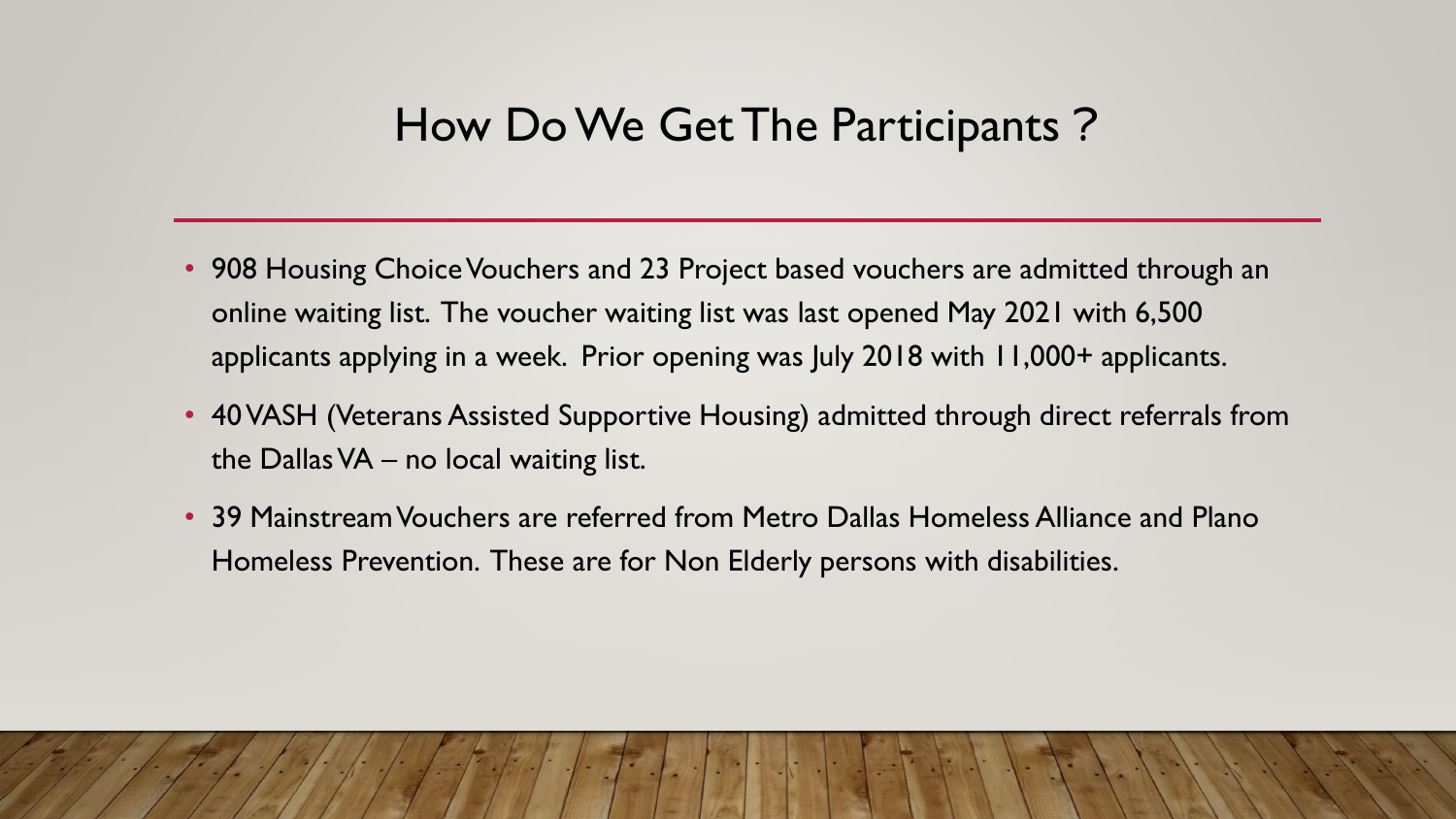#### How Does The Program Work ?

- Apply via a waiting list
- The waiting list only opens about every three to five years (as needed) and only open for about a week. Can apply online – no need to stand in line
- Average number of applicants is around 8,000+
- There is a preference for residents of Plano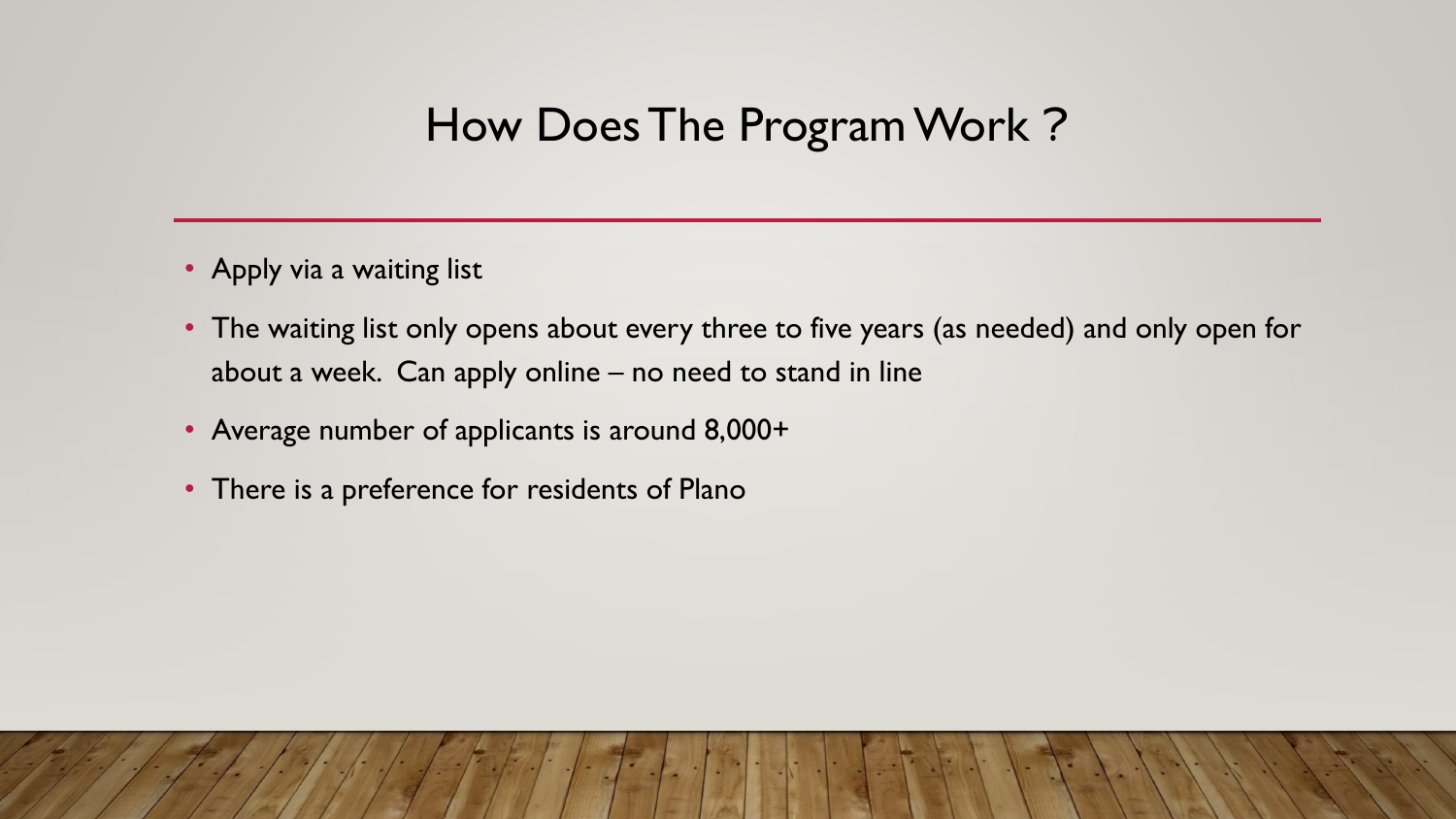# Now That The Applicant Is At The Top Of The Waiting List ?

- Applicants background will be vetted
- No sex offender conviction
- No violent felonies
- No pattern of misdemeanors
- No production of meth
- Family composition is verified: income, expenses, family size
- If approved a voucher is issued and the family signs a lease on a unit they choose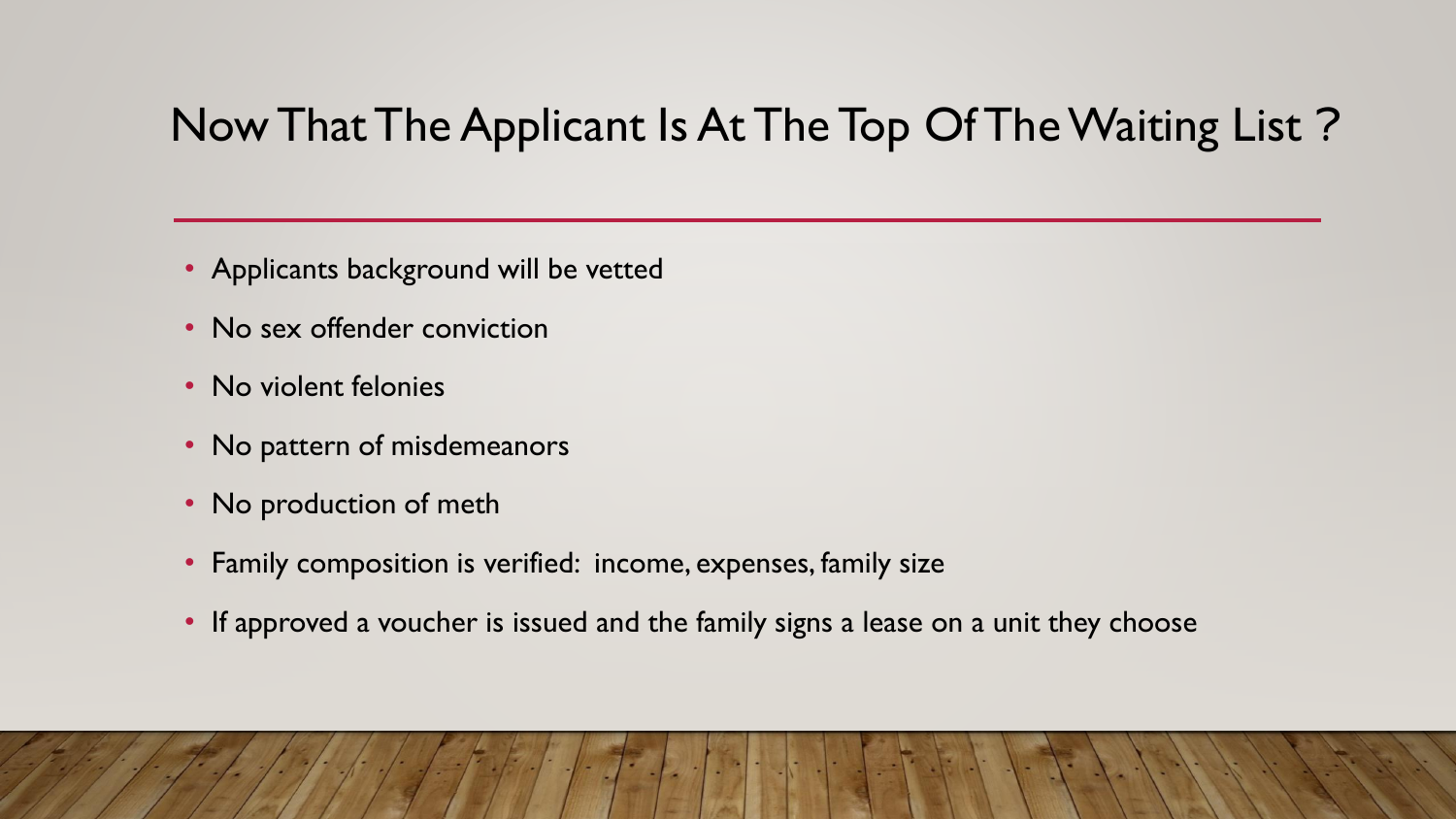## How Much Can A Family Earn In Income ?

FY 2022 Income Limits Summary

Selecting any of the buttons labeled "Click for More Detail" will display detailed calculation steps for each of the various parameters.

| FY 2022<br>Income Limit<br>Area                   | Median Family Income         | FY 2022 Income Limit                                                           | Persons in Family |                |   |                                                  |                |   |   |                                                          |  |  |  |
|---------------------------------------------------|------------------------------|--------------------------------------------------------------------------------|-------------------|----------------|---|--------------------------------------------------|----------------|---|---|----------------------------------------------------------|--|--|--|
|                                                   | <b>Click for More Detail</b> | Category                                                                       |                   | $\overline{2}$ | 3 | $\overline{4}$                                   | 5 <sup>1</sup> | 6 | 7 | 8                                                        |  |  |  |
|                                                   |                              | Very Low (50%) Income<br>Limits $(\$)$<br><b>Click for More Detail</b>         |                   |                |   | 34,100 39,000 43,850 48,700 52,600 56,500 60,400 |                |   |   | 64,300                                                   |  |  |  |
| Dallas, TX<br><b>HUD Metro</b><br><b>FMR Area</b> | \$97,400                     | <b>Extremely Low Income</b><br>Limits $(\$)^*$<br><b>Click for More Detail</b> |                   |                |   | 20,450 23,400 26,300 29,200 32,470 37,190 41,910 |                |   |   | 46,630                                                   |  |  |  |
|                                                   |                              | Low (80%) Income Limits<br>$($ \$)<br><b>Click for More Detail</b>             |                   |                |   |                                                  |                |   |   | 54,550 62,350 70,150 77,900 84,150 90,400 96,600 102,850 |  |  |  |

NOTE: Collin County is part of the Dallas, TX HUD Metro FMR Area, so all information presented here applies to all of the Dallas, TX HUD Metro FMR Area. HUD generally uses the Office of Management and Budget (OMB) area definitions in the calculation of income limit program parameters. However, to ensure that program parameters do not vary significantly due to area definition changes, HUD has used custom geographic definitions for the Dallas, TX HUD Metro FMR Area.



The Dallas, TX HUD Metro FMR Area contains the following areas: Collin County, TX; Dallas County, TX; Denton County, TX; Ellis County, TX; Hunt County, TX; Kaufman County, TX; and Rockwall County, TX.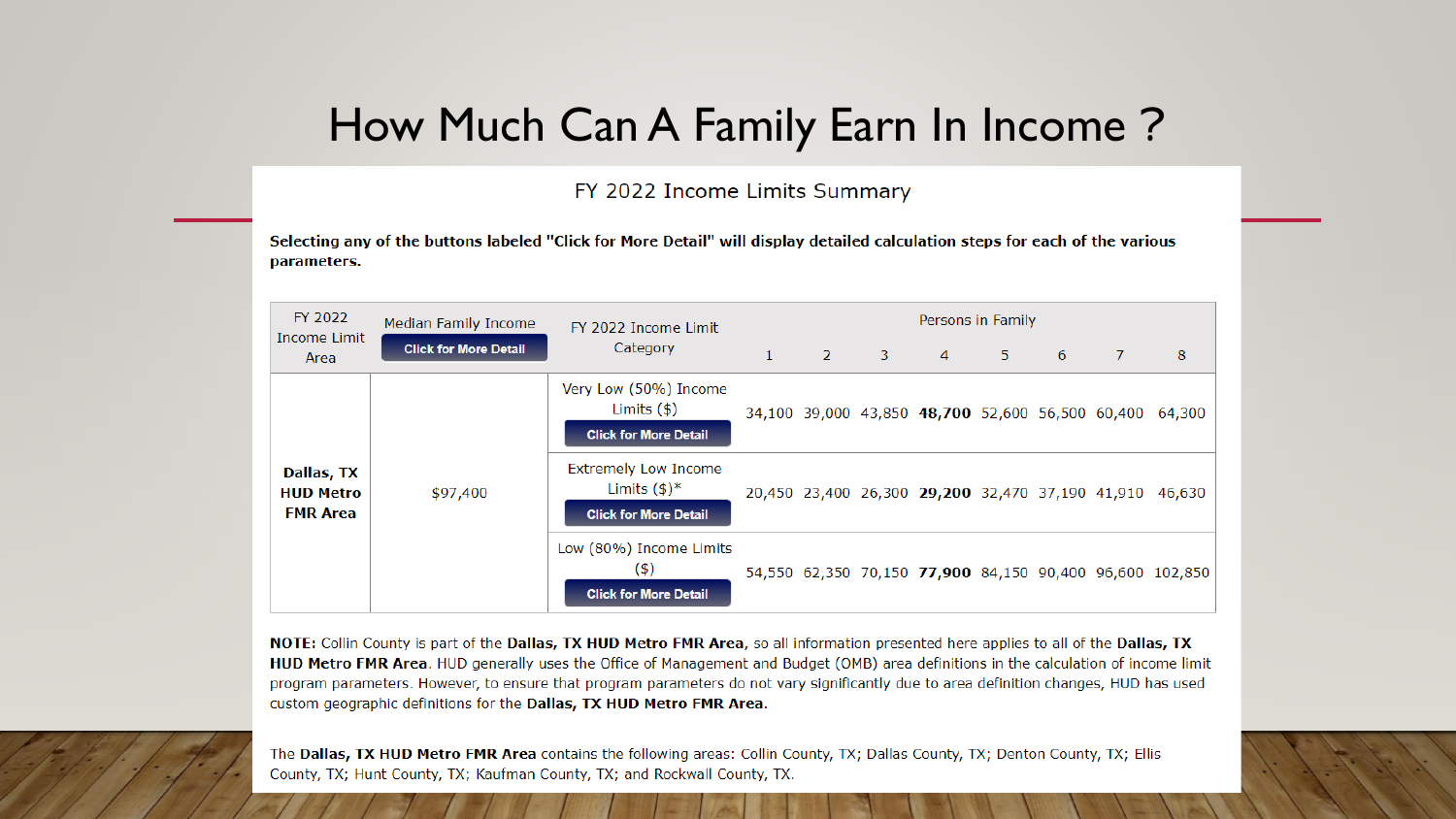## Where Can They Live Using a Voucher ?



- A 25 mile radius of the Housing Authority office
- The family selects the unit and signs a standard lease
- Family pays the security deposit and utilities
- Texas landlord/tenant laws apply - Landlord does not have to participate in the program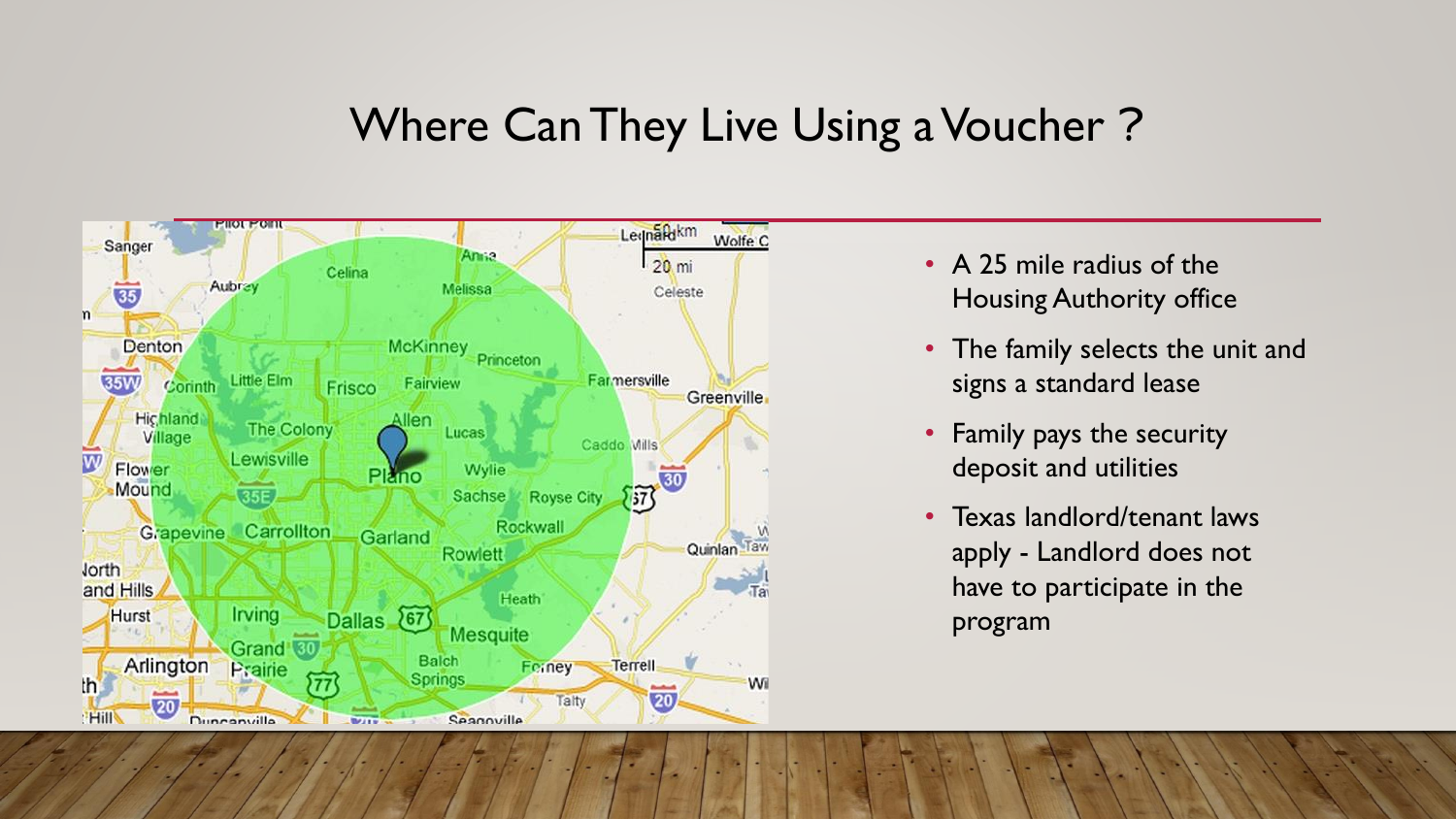#### How Much Can The Rent Be ?

- There is a limit to how much the agency will pay. Our occupancy standards are two per bedroom regardless of sex/age. Per HUD regulations the living room can be used as a sleeping room.
- HUD establishes the maximum amount of rental subsidy on an annual basis.
- HUD data is established at the zip code level. HUD updates these amounts annually in October.
- The amounts will always be at least 15 months old due to the methodology HUD uses.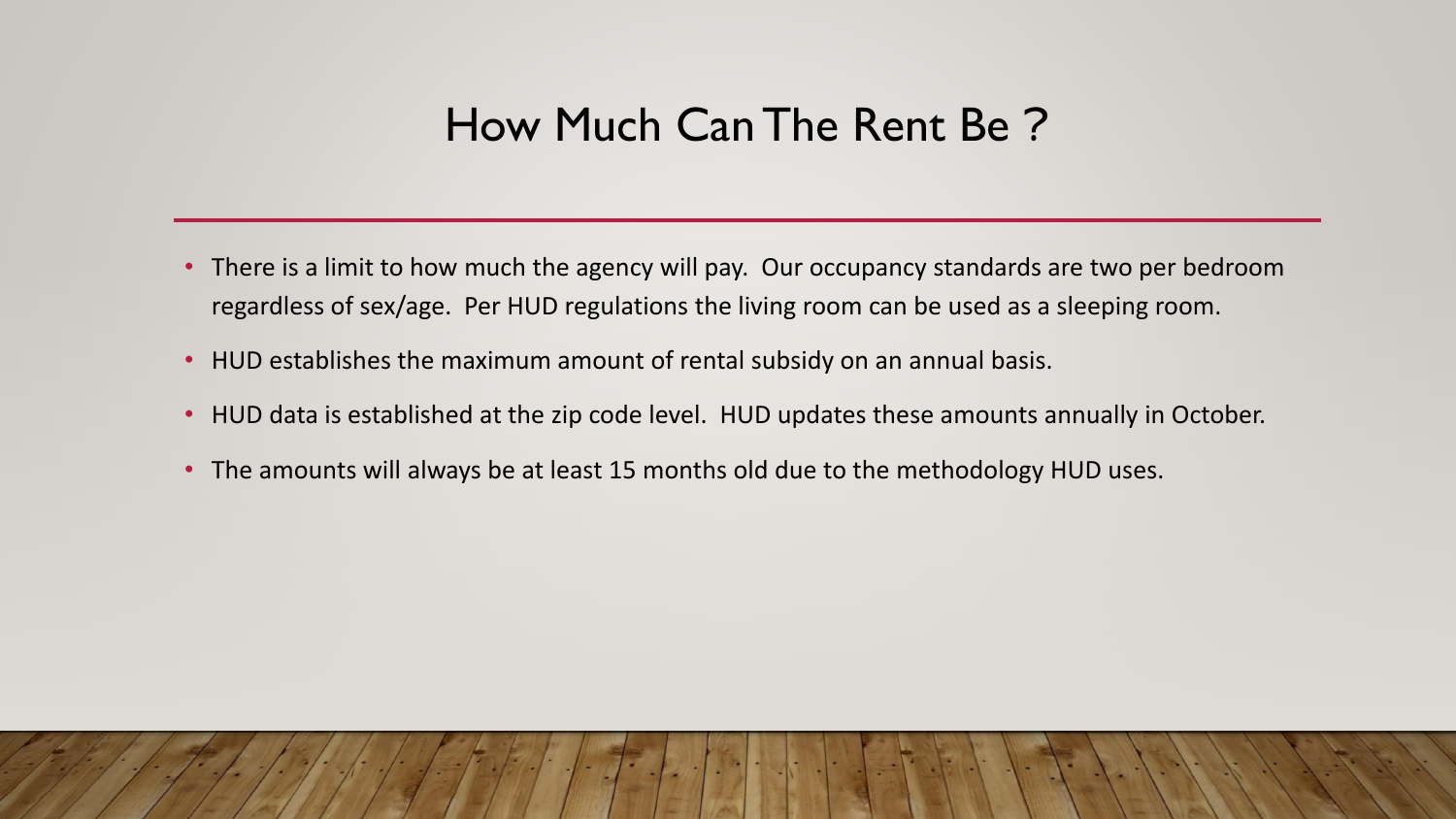| 2 Bedroom Size |                 |        |  |                |                |  |                 |        | 3 Bedroom Size  |                |          |        |  |                 |        |  |                 |        |  |                 |        |
|----------------|-----------------|--------|--|----------------|----------------|--|-----------------|--------|-----------------|----------------|----------|--------|--|-----------------|--------|--|-----------------|--------|--|-----------------|--------|
|                | <b>Zip Code</b> | Amount |  | Zip Code       | Amount         |  | <b>Zip Code</b> | Amount | <b>Zip Code</b> | Amount         | Zip Code | Amount |  | <b>Zip Code</b> | Amount |  | <b>Zip Code</b> | Amount |  | <b>Zip Code</b> | Amount |
|                | 75001           | 1,870  |  | 75074          | 1,530          |  | 75203           | 1,030  | 75248           | 1,580          | 75001    | 2,380  |  | 75074           | 1,950  |  | 75203           | 1,310  |  | 75248           | 2,010  |
|                | 75002           | 1,780  |  | 75075          | 1,520          |  | 75204           | 2,040  | 75249           | 1,770          | 75002    | 2,270  |  | 75075           | 1,940  |  | 75204           | 2,600  |  | 75249           | 2,260  |
|                | 75006           | 1,410  |  | 75077          | 1,750          |  | 75205           | 1,860  | 75251           | 1,580          | 75006    | 1,800  |  | 75077           | 2,230  |  | 75205           | 2,370  |  | 75251           | 2,010  |
|                | 75007           | 1,440  |  | 75078          | 1,760          |  | 75206           | 1,690  | 75252           | 1,530          | 75007    | 1,840  |  | 75078           | 2,240  |  | 75206           | 2,150  |  | 75252           | 1,950  |
|                | 75009           | 1,830  |  | 75080          | 1,460          |  | 75207           | 1,940  | 75253           | 1,220          | 75009    | 2,330  |  | 75080           | 1,860  |  | 75207           | 2,470  |  | 75253           | 1,560  |
|                | 75010           | 1,570  |  | 75081          | 1,650          |  | 75208           | 1,310  | 75254           | 1,490          | 75010    | 2,000  |  | 75081           | 2,100  |  | 75208           | 1,670  |  | 75254           | 1,900  |
|                | 75013           | 1,730  |  | 75082          | 1,840          |  | 75209           | 1,650  | 75287           | 1,530          | 75013    | 2,210  |  | 75082           | 2,350  |  | 75209           | 2,100  |  | 75287           | 1,950  |
|                | 75019           | 1,670  |  | 75087          | 1,650          |  | 75210           | 900    | 75407           | 1,420          | 75019    | 2,130  |  | 75087           | 2,100  |  | 75210           | 1,150  |  | 75407           | 1,810  |
|                | 75022           | 2,040  |  | 75088          | 1,870          |  | 75211           | 1,090  | 75409           | 2,020          | 75022    | 2,600  |  | 75088           | 2,380  |  | 75211           | 1,390  |  | 75409           | 2,570  |
|                | 75023           | 1,600  |  | 75089          | 2,000          |  | 75212           | 1,050  | 75424           | 1,330          | 75023    | 2,040  |  | 75089           | 2,550  |  | 75212           | 1,340  |  | 75424           | 1,700  |
|                | 75024           | 1,990  |  | 75093          | 1,840          |  | 75214           | 1,470  | 75442           | 1,260          | 75024    | 2,540  |  | 75093           | 2,350  |  | 75214           | 1,870  |  | 75442           | 1,610  |
|                | 75025           | 1,730  |  | 75094          | 2,040          |  | 75215           | 980    | 75452           | 940            | 75025    | 2,210  |  | 75094           | 2,600  |  | 75215           | 1,250  |  | 75452           | 1,200  |
|                | 75028           | 2,040  |  | 75098          | 1,750          |  | 75216           | 960    | 75454           | 1,930          | 75028    | 2,600  |  | 75098           | 2,230  |  | 75216           | 1,220  |  | 75454           | 2,460  |
|                | 75032           | 1,630  |  | 75101          | 1,090          |  | 75217           | 1,020  | 75491           | 830            | 75032    | 2,080  |  | 75101           | 1,390  |  | 75217           | 1,300  |  | 75491           | 1,110  |
|                | 75033           | 1,470  |  | 75104          | 1,620          |  | 75218           | 1,380  | 75495           | 1,220          | 75033    | 1,880  |  | 75104           | 2,060  |  | 75218           | 1,760  |  | 75495           | 1,630  |
|                | 75034           | 1,770  |  | 75115          | 1,390          |  | 75219           | 1,930  | 76041           | 1,220          | 75034    | 2,260  |  | 75115           | 1,770  |  | 75219           | 2,460  |  | 76041           | 1,550  |
|                | 75035           | 2,040  |  | 75116          | 1,230          |  | 75220           | 1,200  | 76050           | 1,080          | 75035    | 2,600  |  | 75116           | 1,570  |  | 75220           | 1,530  |  | 76050           | 1,430  |
|                | 75038           | 1,430  |  | 75119          | 1,100          |  | 75223           | 1,110  | 76052           | 1,800          | 75038    | 1,820  |  | 75119           | 1,400  |  | 75223           | 1,410  |  | 76052           | 2,380  |
|                | 75039           | 2,040  |  | 75125          | 1,250          |  | 75224           | 1,020  | 76055           | 1,250          | 75039    | 2,600  |  | 75125           | 1,590  |  | 75224           | 1,300  |  | 76055           | 1,590  |
|                | 75040           | 1,250  |  | 75132          | 1,690          |  | 75225           | 2,040  | 76064           | 1,180          | 75040    | 1,590  |  | 75132           | 2,150  |  | 75225           | 2,600  |  | 76064           | 1,500  |
|                | 75041           | 1,210  |  | 75134          | 1,260          |  | 75226           | 1,470  | 76065           | 1,410          | 75041    | 1,540  |  | 75134           | 1,610  |  | 75226           | 1,870  |  | 76065           | 1,800  |
|                | 75042           | 1,110  |  | 75137          | 1,520          |  | 75227           | 1,110  | 76084           | 1,140          | 75042    | 1,410  |  | 75137           | 1,940  |  | 75227           | 1,410  |  | 76084           | 1,510  |
|                | 75043           | 1,340  |  | 75141          | 1,210          |  | 75228           | 1,100  | 76201           | 1,230          | 75043    | 1,710  |  | 75141           | 1,540  |  | 75228           | 1,400  |  | 76201           | 1,570  |
|                | 75044           | 1,500  |  | 75146          | 1,290          |  | 75229           | 1,240  | 76205           | 1,310          | 75044    | 1,910  |  | 75146           | 1,640  |  | 75229           | 1,580  |  | 76205           | 1,670  |
|                | 75048           | 1,680  |  | 75149          | 1,230          |  | 75230           | 1,270  | 76207           | 1,400          | 75048    | 2,140  |  | 75149           | 1,570  |  | 75230           | 1,620  |  | 76207           | 1,780  |
|                | 75050           | 1,310  |  | 75150          | 1,360          |  | 75231           | 1,230  | 76208           | 1,450          | 75050    | 1,680  |  | 75150           | 1,730  |  | 75231           | 1,570  |  | 76208           | 1,850  |
|                | 75051           | 1,110  |  | 75152          | 1,330          |  | 75232           | 1,170  | 76209           | 1,240          | 75051    | 1,420  |  | 75152           | 1,700  |  | 75232           | 1,490  |  | 76209           | 1,580  |
|                | 75052           | 1,470  |  | 75154          | 1,420          |  | 75233           | 1,180  | 76210           | 1,660          | 75052    | 1,900  |  | 75154           | 1,810  |  | 75233           | 1,500  |  | 76210           | 2,120  |
|                | 75056           | 1,670  |  | 75159          | 1,200          |  | 75234           | 1,390  | 76226           | 2,040          | 75056    | 2,130  |  | 75159           | 1,530  |  | 75234           | 1,770  |  | 76226           | 2,600  |
|                | 75057           | 1,470  |  | 75164          | 1,340          |  | 75235           | 1,510  | 76227           | 2,020          | 75057    | 1,870  |  | 75164           | 1,710  |  | 75235           | 1,920  |  | 76227           | 2,570  |
|                | 75060           | 1,150  |  | 75166          | 2,040          |  | 75236           | 1,160  | 76234           | 1,050          | 75060    | 1,470  |  | 75166           | 2,600  |  | 75236           | 1,480  |  | 76234           | 1,410  |
|                | 75061           | 1,230  |  | 75167          | 1,750          |  | 75237           | 1,110  | 76247           | 1,620          | 75061    | 1,570  |  | 75167           | 2,230  |  | 75237           | 1,410  |  | 76247           | 2,060  |
|                | 75062           | 1,260  |  | 75172          | 1,060          |  | 75238           | 1,260  | 76249           | 1,460          | 75062    | 1,610  |  | 75172           | 1,350  |  | 75238           | 1,610  |  | 76249           | 1,860  |
|                | 75063           | 1,750  |  | 75173          | 1,330          |  | 75240           | 1,280  | 76258           | 1,260          | 75063    | 2,230  |  | 75173           | 1,700  |  | 75240           | 1,630  |  | 76258           | 1,610  |
|                | 75065           | 1,480  |  | 75180          | 1,230          |  | 75241           | 1,150  | 76259           | 1,450          | 75065    | 1,890  |  | 75180           | 1,570  |  | 75241           | 1,470  |  | 76259           | 1,850  |
|                | 75067           | 1,500  |  | 75181          | 2,040          |  | 75242           | 1,290  | 76262           | 1,490          | 75067    | 1,910  |  | 75181           | 2,600  |  | 75242           | 1,640  |  | 76262           | 1,930  |
|                | 75068           | 1,980  |  | 75182          | 1,830          |  | 75243           | 1,260  | 76266           | 1,430          | 75068    | 2,520  |  | 75182           | 2,360  |  | 75243           | 1,610  |  | 76266           | 1,820  |
|                | 75069           | 1,370  |  | 75189          | 1,700          |  | 75244           | 1,700  | 76272           | 1,430          | 75069    | 1,750  |  | 75189           | 2,170  |  | 75244           | 2,170  |  | 76272           | 1,820  |
|                | 75070<br>75071  | 1,720  |  | 75201<br>75202 | 2,040<br>1,830 |  | 75246<br>75247  | 990    | 76651<br>76670  | 1,000<br>1,180 | 75070    | 2,190  |  | 75201           | 2,600  |  | 75246           | 1,260  |  | 76651           | 1,270  |
|                |                 | 1,830  |  |                |                |  |                 | 1,040  |                 |                | 75071    | 2,330  |  | 75202           | 2,330  |  | 75247           | 1,330  |  | 76670           | 1,500  |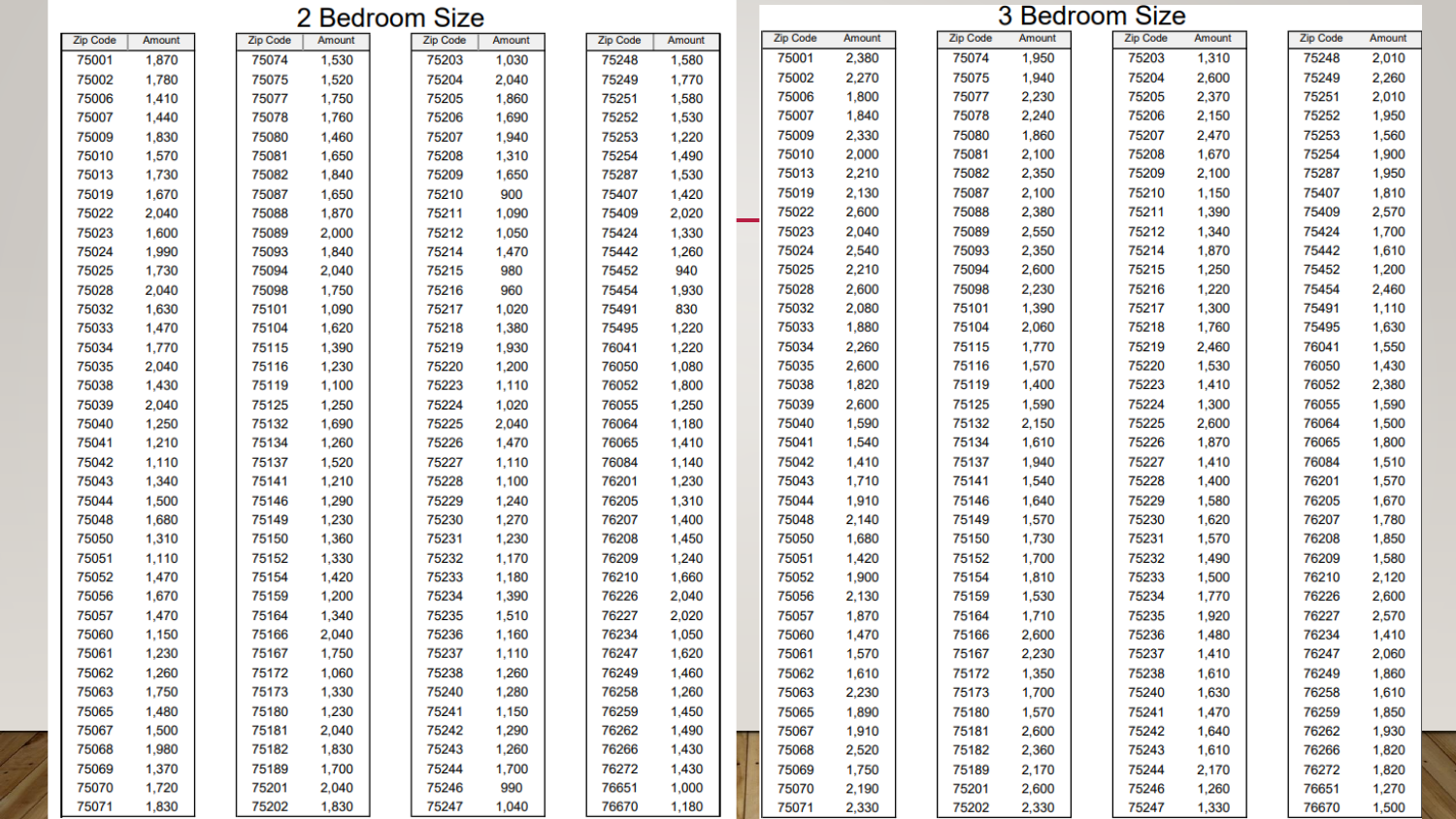#### How Much Are Rents Increasing ?

• [https://dallas.culturemap.com/news/real-estate/03-01-22-plano-biggest-one-year-spike-in](https://dallas.culturemap.com/news/real-estate/03-01-22-plano-biggest-one-year-spike-in-apartment-rent-zumper/)apartment-rent-zumper/

> f the five largest cities in Dallas-Fort Worth, **Plano** has witnessed the biggest one-year jump in the average rent for a one-bedroom apartment, according to new data from rental platform Zumper.

From February 2021 to February 2022, the average rent for a one-bedroom apartment in Plano rose 17.1 percent to \$1,440, Zumper says. Irving ranked second in DFW, with a 16.7 percent year-over-year spike in the average rent for a one-bedroom apartment. Irving's average rent stood at \$1,330.

**Dallas** landed at No. 3 in the region, with a 13.4 percent jump in the average rent for a one-bedroom apartment from February 2021 to February 2022. The average rent in Dallas was \$1,440, according to Zumper.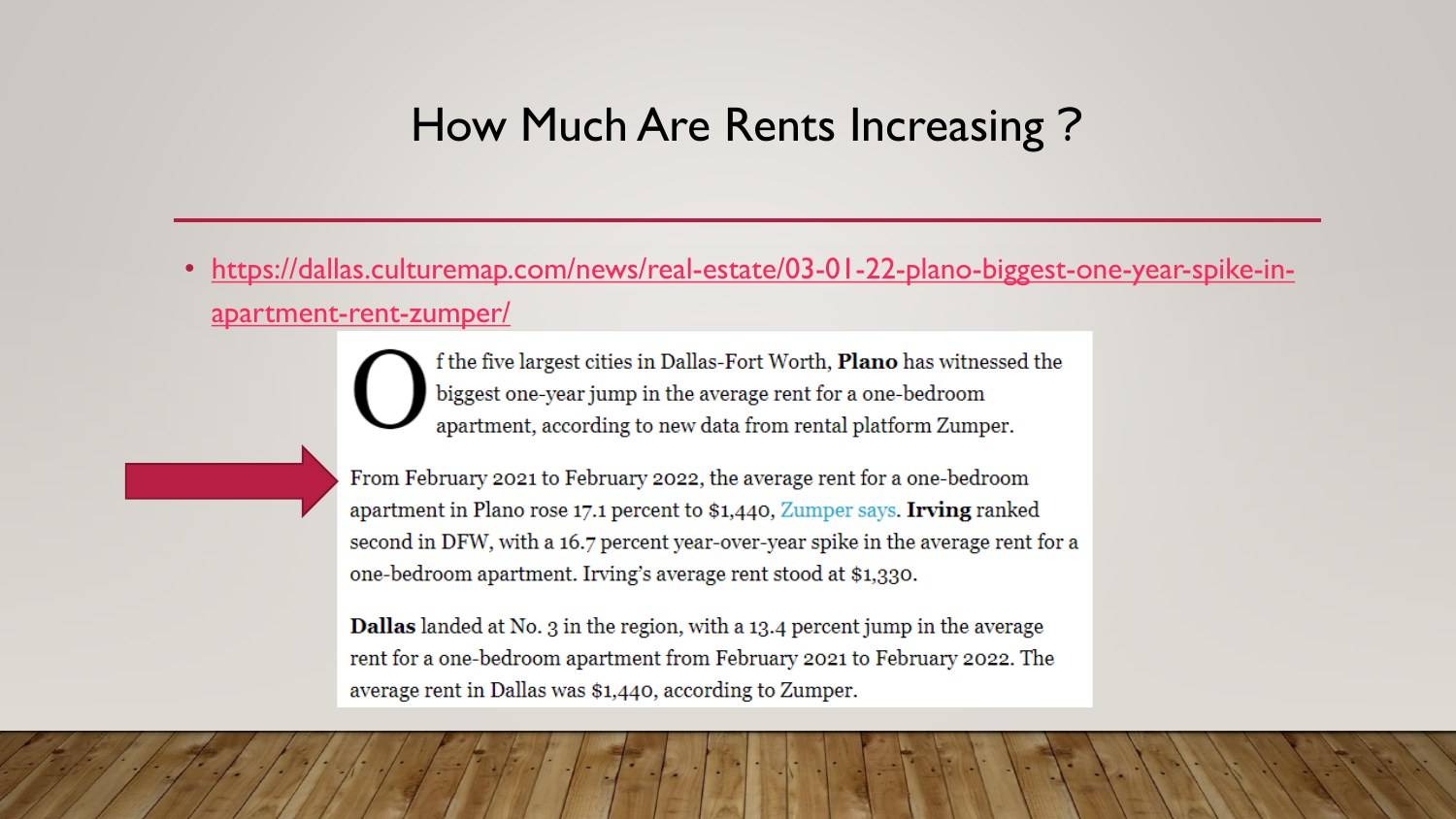#### How Much Does The Participant Pay ?

- The applicant will pay approximately 30% of their monthly adjusted income, the housing authority pays the remainder. There is no time limit for participation, only income limits.
- The goal is to have participants become self sufficient and exit the program.
- The Housing Authority receives approximately \$ 600,000 monthly to support these programs. We are currently assisting approximately 60% of the maximum number of families due to the rising rents.
- Public Facility Corporation developments have brought 1,513 affordable units to the City of Plano. Developers receive a property tax abatement in exchange for limiting the rents of at least 51% of their units to tenants who make no more than 80% of the Median income. These units are scattered among 9 different developments in Plano. There is one additional development in Lewisville.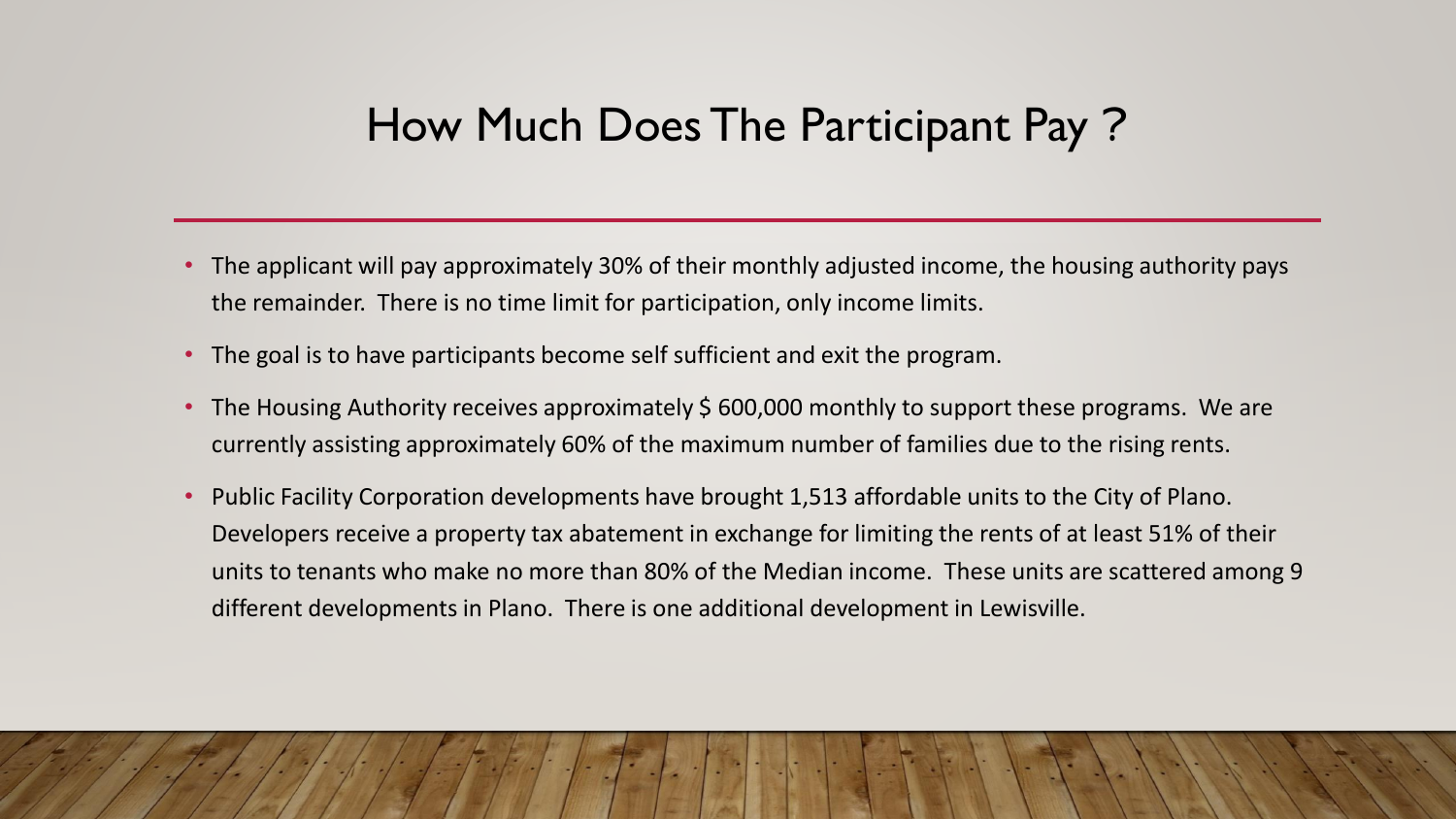## Voucher Program Demographics as of June 2022

- Total number of families assisted 560
- Elderly Families 260
- Disabled Families 284
- Plano Families 202
- Plano Elderly Families 130
- Plano Disabled Families 129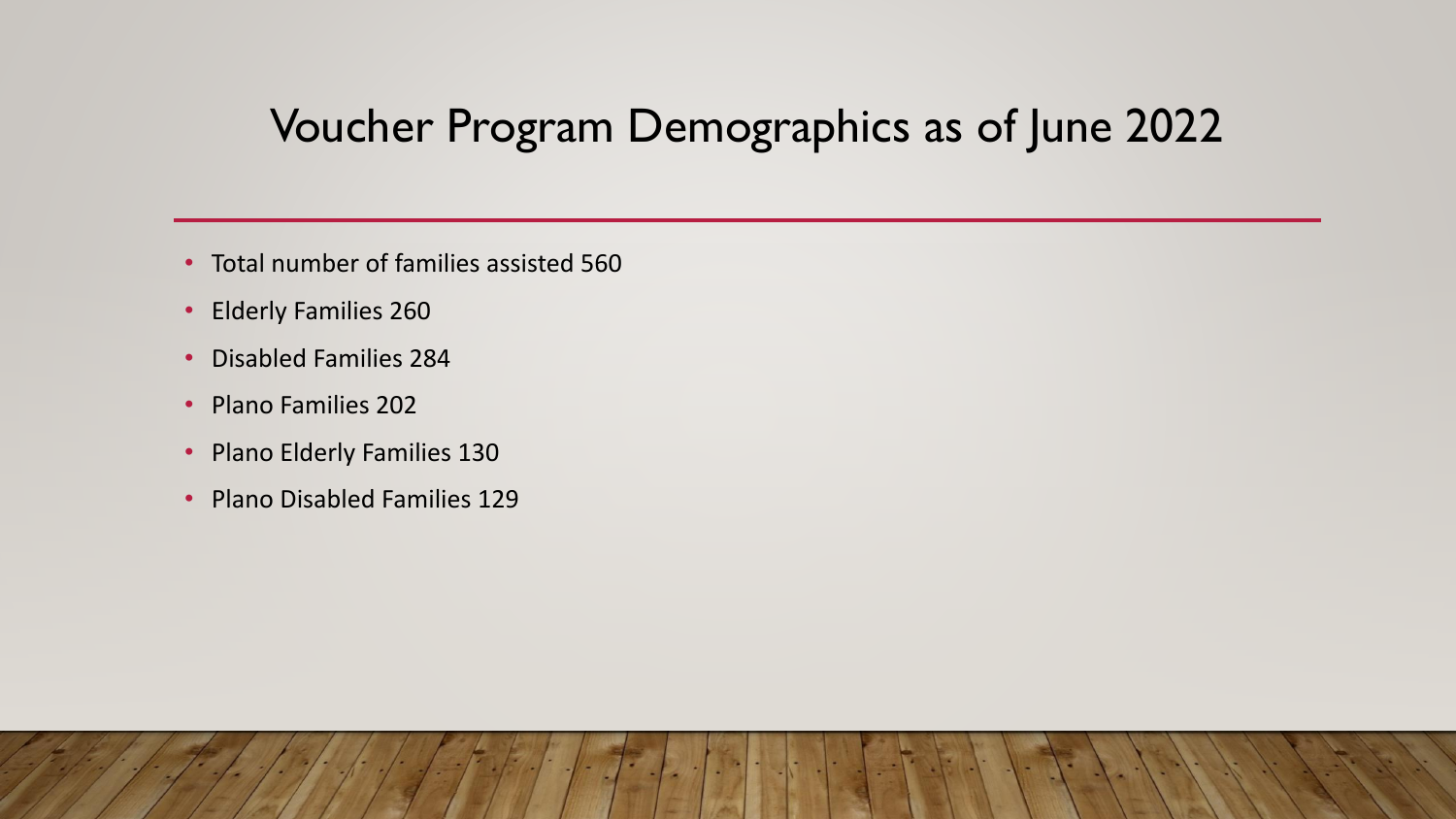## By The Numbers

- Plano 1 Bedroom Avg Rent \$1,098
- Plano 1 Bedroom Avg Tenant Share \$ 245
- Plano 1 Bedroom Avg Housing Authority Share \$853

Plano 3 Bedroom Avg Rent \$ 1,662

Plano 3 Bedroom Avg Tenant Share \$715

Plano 3 Bedroom Avg Housing Authority Share \$ 947

Plano 2 Bedroom Avg Rent \$ 1,220 Plano 2 Bedroom Avg Tenant Share \$ 347 Plano 2 Bedroom Avg Housing Authority Share \$ 873 Plano 4 Bedroom Avg Rent \$ 2,334 Plano 4 Bedroom Avg Tenant Share \$ 377 Plano 4 Bedroom Avg Housing Authority Share \$ 1,957